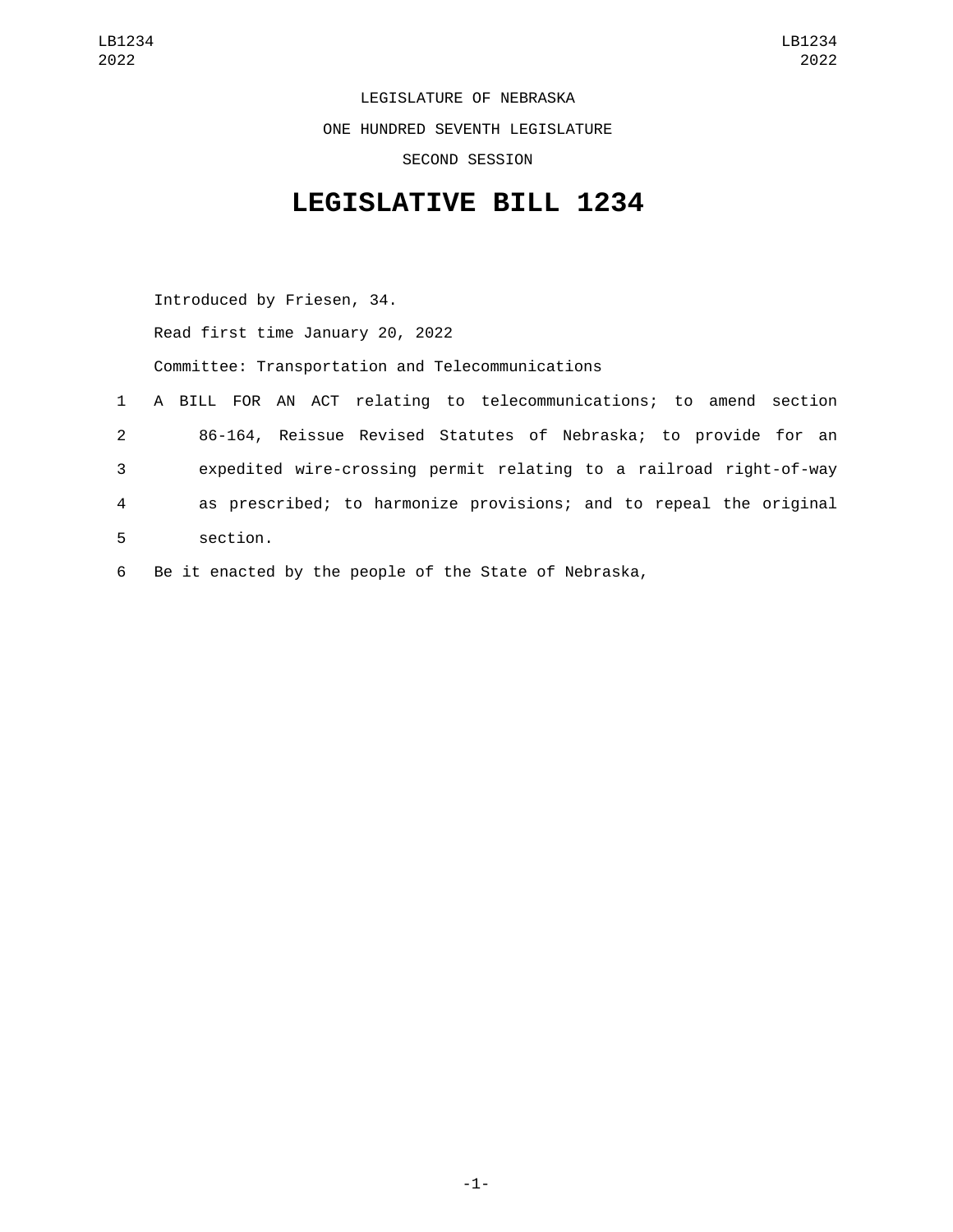Section 1. Section 86-164, Reissue Revised Statutes of Nebraska, is 2 amended to read:

 86-164 (1)(a)  $(1)$  Any telecommunications carrier that intends to place a line, wire, or cable across a railroad right-of-way shall request permission for such placement from the railroad carrier. The request shall be in the form of a completed crossing application, including engineering specifications. Upon receipt of such application, the railroad carrier and the telecommunications carrier may enter into a binding wire-crossing agreement. If the railroad carrier and the telecommunications carrier are unable to negotiate a binding wire- crossing agreement within sixty days after receipt of the crossing application by the railroad carrier, either party may submit a petition to the commission for a hearing on the disputed terms and conditions of 14 the purported wire-crossing agreement.

 (b) Except as provided in subdivision (a) of this subsection in the case of good faith negotiation or hearing, if a railroad carrier does not respond to a completed crossing application by a telecommunications carrier in writing within thirty days after receipt of such application, the telecommunications carrier may petition the commission to enter an order for an expedited wire-crossing permit. The commission shall enter such order within fifteen days after the petition is filed, with notice of such order issued to the railroad carrier and telecommunications carrier. The expedited wire-crossing permit shall allow a telecommunications carrier to place a line, wire, or cable across the railroad right-of-way in a manner that is not unreasonable or against the public interest, taking into account safety, engineering, and access requirements of the railroad carrier as such requirements are prescribed by the Federal Railroad Administration and established by rail industry 29 standards.

 (2)(a) Unless otherwise agreed to by all parties, the commission 31 shall, after providing proper notice, hold and complete the such hearing

-2-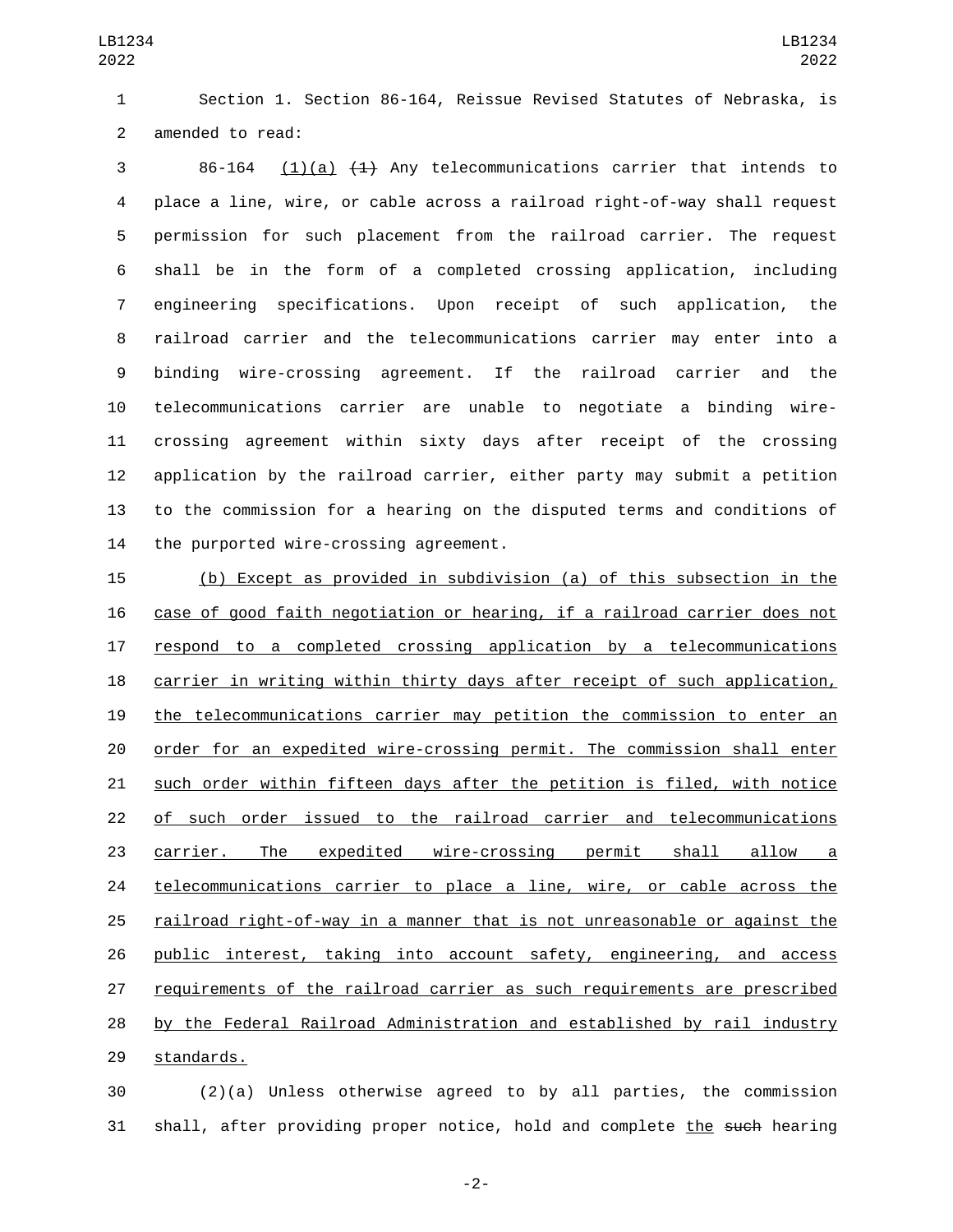provided for under subdivision (1)(a) of this section within sixty days after receipt of the petition. The commission shall issue an order of its decision within thirty days after the hearing. In rendering its decision, the commission shall consider whether the terms and conditions at issue are unreasonable or against the public interest, taking into account safety, engineering, and access requirements of the railroad carrier as such requirements are prescribed by the Federal Railroad Administration and established rail industry standards.8

 (b) Upon issuance of an order by the commission under subdivision (a) of this subsection, the railroad carrier and the telecommunications carrier shall have fifteen days after the date of issuance to file a conforming wire-crossing agreement with the commission. The commission shall have fifteen days after the date of such filing to approve or reject the agreement. If the commission does not issue an approval or rejection of such agreement within the fifteen-day requirement, the agreement shall be deemed approved. The commission may reject a wire- crossing agreement if it finds that the agreement does not conform to the order issued by the commission. If the commission enters such a finding, the parties shall revise the agreement to comply with the commission's order and shall refile the agreement to the commission for further review. If the commission does not approve or reject the revised agreement within fifteen days after the date of refiling, the agreement 23 shall be deemed approved.

 (3)(a) Except as provided in subsection (4) of this section or as otherwise agreed to by all parties, if a telecommunications carrier places a line, wire, or cable across a railroad right-of-way pursuant to this section, it shall pay the railroad carrier, owner, manager, agent, or representative of the railroad carrier a one-time standard crossing fee of one thousand two hundred fifty dollars for each applicable crossing. In addition to the standard crossing fee, the telecommunications carrier shall reimburse the railroad carrier for any

-3-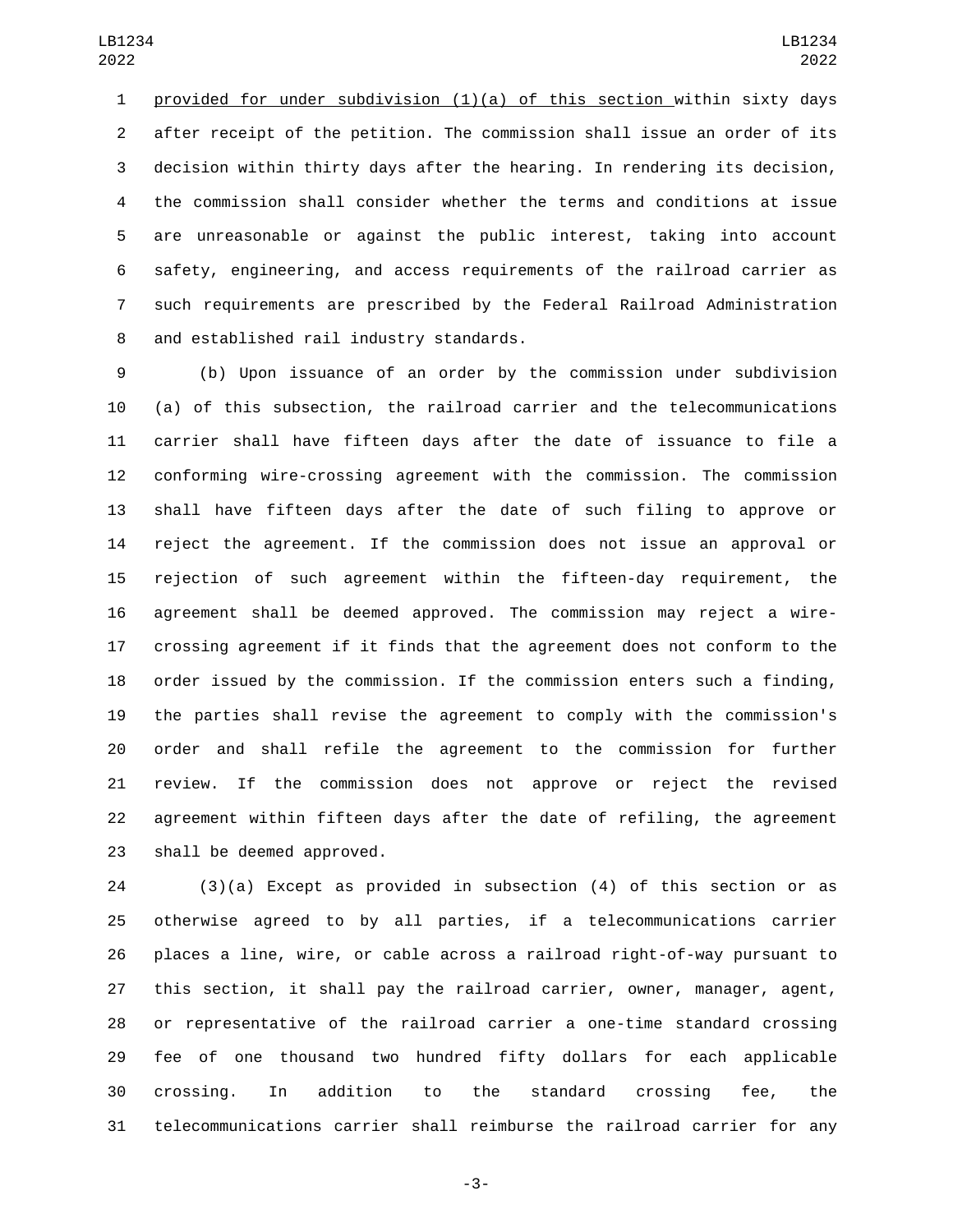actual flagging expenses associated with the placement of the line, wire, 2 or cable.

 (b) The standard crossing fee shall be in lieu of any license fee or any other fees or charges to reimburse the railroad carrier for any direct expense incurred as a result of the placement of the line, wire, 6 or cable.

 (4) If a railroad carrier or telecommunications carrier believes a special circumstance exists for the placement of a line, wire, or cable across a railroad right-of-way, the railroad carrier or telecommunications carrier may petition the commission for additional requirements or for modification of the standard crossing fee in its initial petition to the commission pursuant to subsection (1) of this section. If the petition is filed with the request for additional requirements or modification, the commission shall determine if a special circumstance exists that necessitates additional requirements for such placement or a modification of the standard crossing fee.

 (5) This section applies to any telecommunications carrier certified by the commission pursuant to section 86-128. This section does not apply to any longitudinal encumbrance or any line, wire, or cable within any public right-of-way and does not change, modify, or supersede any rights or obligations created pursuant to sections 86-701 to 86-707.

 (6)(a) A wire-crossing agreement between a railroad carrier and a telecommunications carrier that includes a provision, clause, covenant, or agreement contained in, collateral to, or affecting such wire-crossing agreement that purports to indemnify, defend, or hold harmless the railroad carrier from any liability for loss or damage resulting from the negligence or willful and wanton misconduct of the carrier or its agents, employees, or independent contractors who are directly responsible to such carrier or has the effect of indemnifying, defending, or holding harmless such carrier from the negligence or willful and wanton misconduct of the carrier or its agents, employees, or independent

-4-